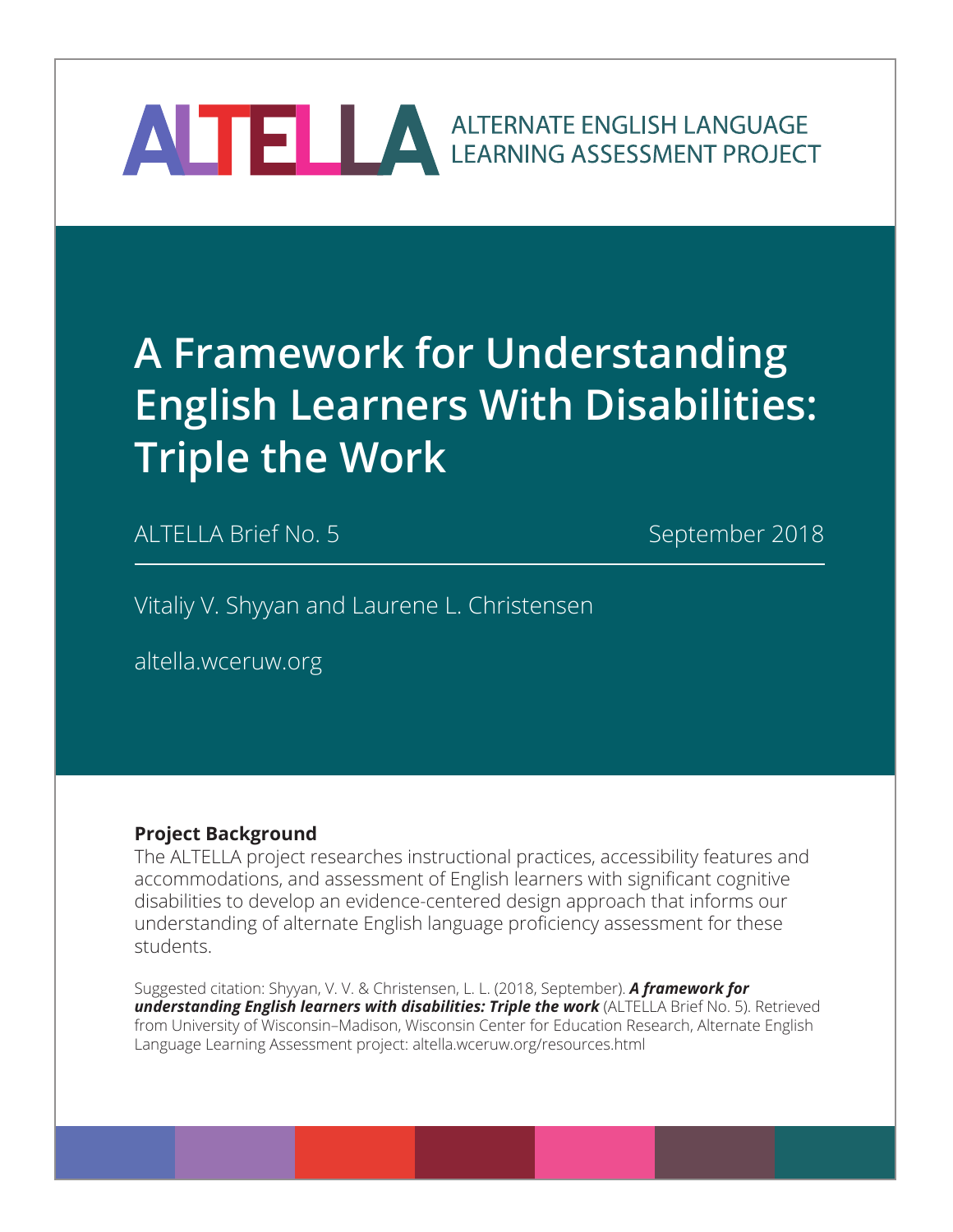English learners who have disabilities are a small but important subgroup of students in U.S. schools. Despite this subgroup's small size, these students have diverse needs related to language and disability. This brief focuses on considerations of students' language- and disability-related needs and their implications for instruction and assessment.



#### Double Work, Triple Work, and More

Short and Fitzsimmons (2007) ascertain that English learners must perform double the work of their native English speaking peers—learning English while studying core content areas in English. With this burden in mind, we suggest that English learners who have disabilities often perform triple the work, since their disability-related needs must be met as well. Moreover, English learners who have significant cognitive disabilities experience triple the work and beyond as they encounter even more labor-intensive challenges in the classroom associated with their language and disability needs. For example, English learners with significant cognitive disabilities may face challenges related to learning the content, developing proficiency in English, possibly using American Sign Language or another signing system, or using an augmentative/ alternative communication system, among other learning opportunities and challenges.

#### Language and Disability Needs Framework

To ensure that all students are meaningfully included in instruction and assessment and are advancing to college, career, and community readiness, educators need to consider their individual needs, characteristics, and preferences. For English learners with disabilities, including students with significant cognitive disabilities, educators should make sure that students' language- and disability-related needs are met. Instructional and assessment decisions should be individualized in response to languageand disability-related challenges English learners with disabilities face in the classroom.

One approach to considering language- and disabilityrelated needs of English learners with disabilities is to think about where each student falls within the Language and Disability Needs Framework (Shyyan et al. 2016). In this framework (Figure 1), languagerelated needs are represented on one continuum and disability-related needs fall along the other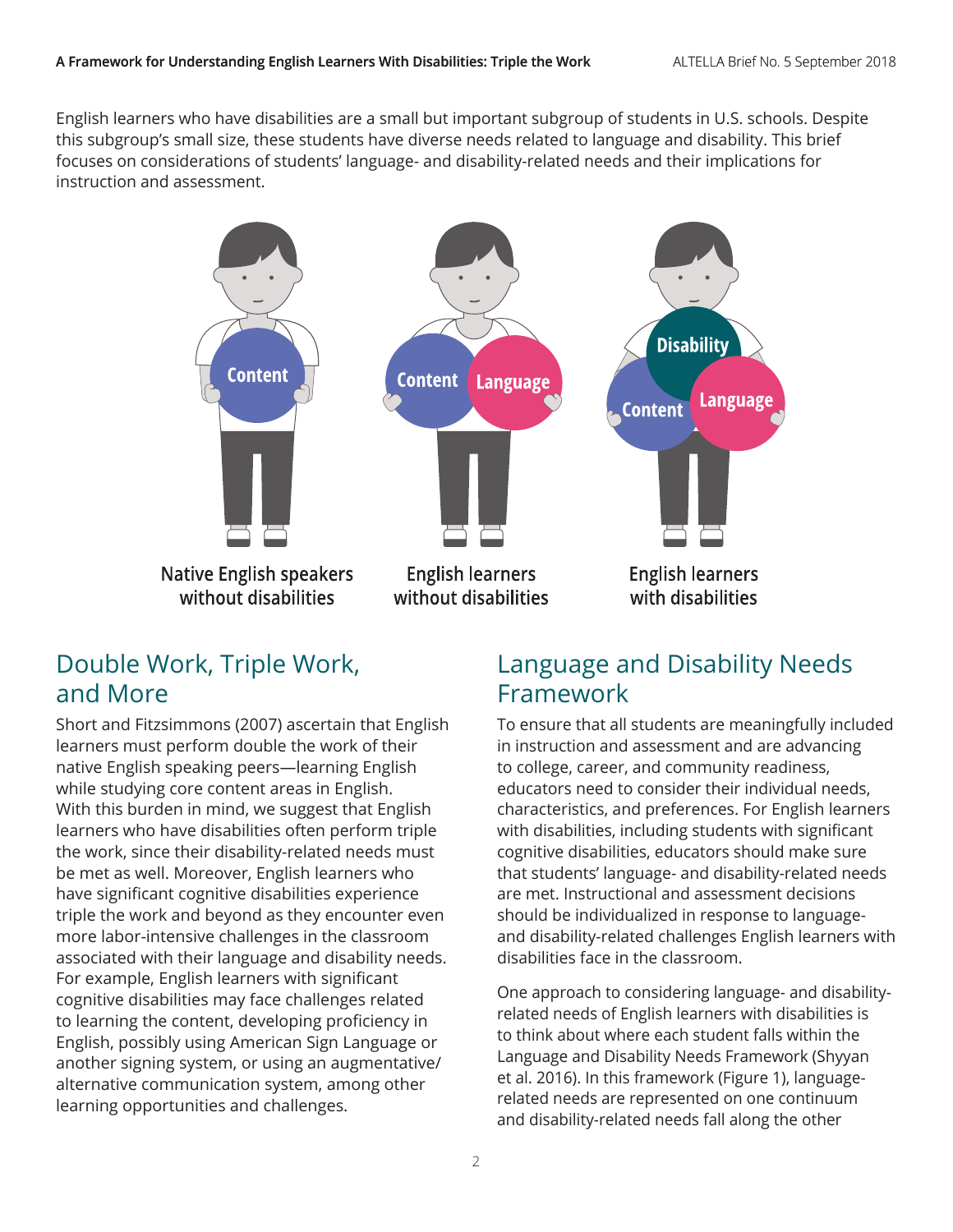



continuum. Students can be located anywhere in the four quadrants, representing variations of intensity of these needs.

In general, students with high English language needs and low disability-related needs will require more language-based instructional and assessment supports while their counterparts with high disabilityrelated needs and low English language needs will require more supports that remove disability-related barriers. At the same time, students with high English language needs and high disability-related needs will benefit from more intensive language- and disabilityrelated supports to alleviate linguistic and disabilityrelated challenges. Students with low English language needs and low disability-related needs will require fewer supports. However, even within one quadrant, students vary depending on the intensity of their needs.

Although the vast majority of English learners with significant cognitive disabilities might be in the quadrant of high language-related and high disabilityrelated needs, educators should be cognizant of high levels of diversity within this population of students (Christensen, Mitchell, Shyyan, & Ryan, 2018; Christensen & Mitchell, 2018) with some students having needs associated with the other three quadrants. Moreover, even within the high languagerelated and high disability-related needs quadrant, students can be in different locations, and their individual needs will vary.

Furthermore, student needs may change over time. As students grow in their proficiency in English, educators expect their positions within the quadrants to change. Although many disability-related needs may be consistent, other needs, such as for help with speech language, may shift. Educators must regularly reevaluate students' changing language- and disabilityrelated needs.

#### How to Use the Framework

This framework of accounting for varying languageand disability-related needs for English earners with disabilities was developed to empower educators with a better understanding of two major aspects of their students' needs. The framework facilitates instructional and assessment decision making and helps educators consider combinations of student needs. Educators should take variability within each quadrant into account, and students' individualized needs should be addressed on an individual basis. Also, when talking about language, educators should keep in mind the complexity of this phenomenon and consider related factors such as communication and culture, for example (Christensen & Shyyan, 2018; Huff & Christensen, 2018). Similarly, disability complexity should be factored in, with the considerations of the disability type, intensity, number (in case of multiple disabilities), etc.

The framework's second aspect helps educators plan and stratify instructional and assessment resources and approaches in accordance with student needs. Developing a classroom chart of students with this framework in mind might help educators think about students' individual needs and better understand how students compare to each other and shift from one quadrant to another depending on their growth. Figure 2 provides a copy of the framework that can be used for this purpose.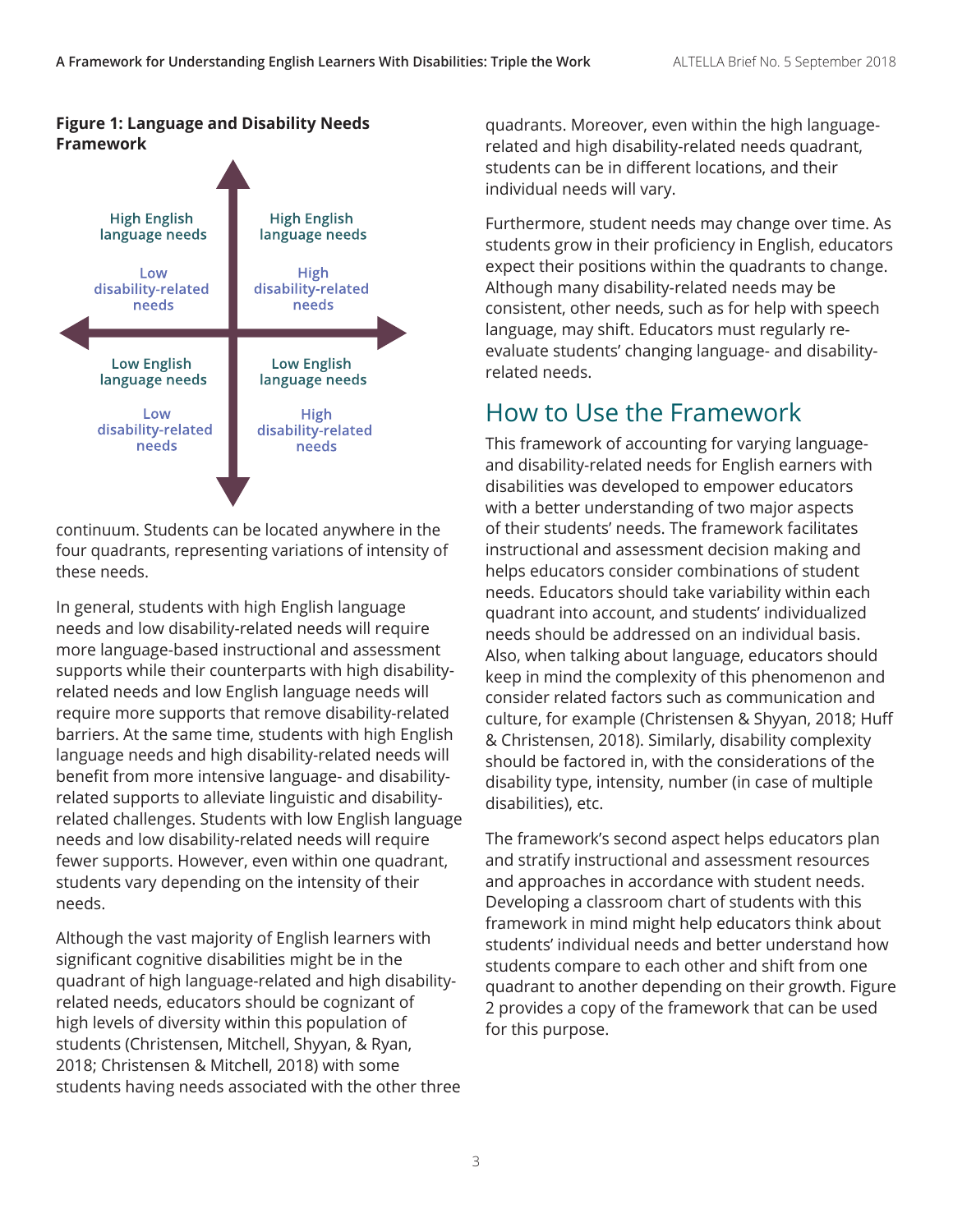### Questions to Consider for Individual Students

Consider the following questions when using the framework with individual students:

- 1. Where can the student be placed on the language and disability grid?
- 2. What disability-related challenges are apparent for this student?
- 3. What instructional and assessment supports would meet the student's disability-related needs?
- 4. What language- and culture-related challenges is this student facing?
- 5. What linguocultural supports would be beneficial for the student in instruction? Is the student able to receive these supports during assessments?
- 6. What instruction and assessment accommodations would benefit this student?
- 7. Are special education teachers and language acquisition professionals involved in making instructional and assessment decisions for the student?
- 8. Has the student's placement changed since the previous evaluation period? If the student shifted from higher-needs to lower-needs quadrants, what strategies worked well to assist this student in the classroom? If the student shifted from lower-needs to higher-needs quadrants, what additional instructional and assessment supports are required?

#### References

- Christensen, L. L., & Mitchell, J. D., (2018, September). *Classroom perspectives on English learners with significant cognitive disabilities.* Madison, WI: University of Wisconsin–Madison, Alternate English Language Learning Assessment (ALTELLA) project. Retrieved from University of Wisconsin–Madison, Wisconsin Center for Education Research: http://altella. wceruw.org/resources.html
- Christensen, L. L., Mitchell, J. D., Shyyan, V. V., & Ryan, S. (2018, September). *Characteristics of English learners with significant cognitive disabilities: Findings from the Individual Characteristics Questionnaire.* Madison, WI: University of Wisconsin– Madison, Alternate English Language Learning Assessment (ALTELLA) project. Retrieved from University of Wisconsin– Madison, Wisconsin Center for Education Research: http://altella.wceruw.org/resources.html
- Christensen, L. L., & Shyyan, V. V. (2018, August). *Nonverbal communication in diverse classrooms: Intercultural competence considerations for supporting English learners with significant cognitive disabilities* (ALTELLA Brief No. 3). Retrieved from University of Wisconsin–Madison, Wisconsin Center for Education Research, Alternate English Language Learning Assessment project: altella.wceruw.org/resources.html
- Huff, L., & Christensen, L. L. (2018, September). *The role of language and communication in the education of English learners with significant cognitive disabilities* (ALTELLA Brief No. 7). Retrieved from University of Wisconsin–Madison, Wisconsin Center for Education Research, Alternate English Language Learning Assessment project: altella.wceruw.org/resources. html
- Short, D., & Fitzsimmons, S. (2007). *Double the work: Challenges and solutions to acquiring language and academic literacy*  for adolescent English language learners—A report to Carnegie Corporation of New York. Washington, DC: Alliance for Excellent Education. Retrieved from https://www.carnegie.org/media/filer\_public/bd/d8/bdd80ac7-fb48-4b97-b082 df8c49320acb/ccny\_report\_2007\_double.pdf
- Shyyan, V., Thurlow, M., Christensen, L., Lazarus, S., Paul, J., & Touchette, B. (2016). *CCSSO accessibility manual: How to select, administer, and evaluate use of accessibility supports for instruction and assessment of all students.* Washington, DC: Council of Chief State School Officers.

ALTELLA is housed within the Wisconsin Center for Education Research (WCER) at the School of Education, University of Wisconsin–Madison | **altella.wceruw.org** Principal Investigator: Dr. Laurene Christensen | laurene.christensen@wisc.edu



The contents of this document were developed under a grant from the U.S. Department of Education. However, those contents do not necessarily represent the policy of the U.S. Department of Education, and you should not assume endorsement by the Federal government. *Updated: 10/22/2018*